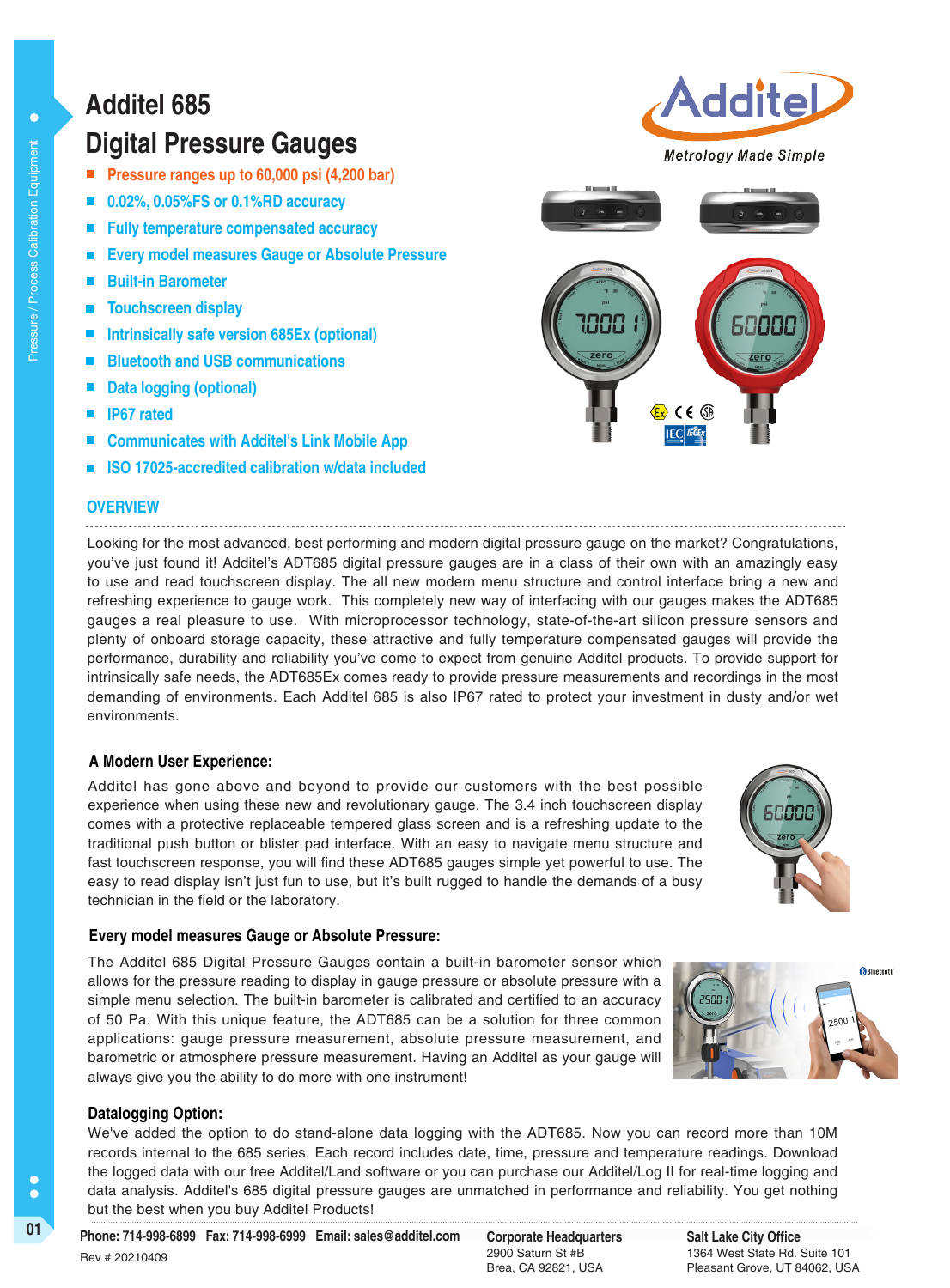#### **SPECIFICATIONS**

| <b>Model</b>                                                                                                                                                                                                                                                                                                       | <b>ADT685</b>                                                                                                                               | ADT685Ex                                                                                   |  |  |  |  |  |
|--------------------------------------------------------------------------------------------------------------------------------------------------------------------------------------------------------------------------------------------------------------------------------------------------------------------|---------------------------------------------------------------------------------------------------------------------------------------------|--------------------------------------------------------------------------------------------|--|--|--|--|--|
| <b>Description</b>                                                                                                                                                                                                                                                                                                 | Digital Pressure Gauge                                                                                                                      | Intrinsically Safe Digital Pressure Gauge                                                  |  |  |  |  |  |
| <b>Intrinsic Safety</b><br>&<br><b>European Compliance</b>                                                                                                                                                                                                                                                         | <b>CE</b>                                                                                                                                   | <b>CE</b> marked<br>ATEX certified intrinsically safe<br>II 1G EX ia IIC T4 Ga             |  |  |  |  |  |
|                                                                                                                                                                                                                                                                                                                    | 685(Ex)-02: 0.02% of full span                                                                                                              |                                                                                            |  |  |  |  |  |
| Accuracy                                                                                                                                                                                                                                                                                                           | 685(Ex)-05 : 0.05% of full span                                                                                                             |                                                                                            |  |  |  |  |  |
| (For detailed accuracy, please<br>see pressure range table)                                                                                                                                                                                                                                                        | 685(Ex)-RD: 0% to 20% of Range: 0.02% of full span<br>20% to 110% of Range: 0.1% of reading<br>Vacuum: 0.25% of full span <sup>[1][2]</sup> |                                                                                            |  |  |  |  |  |
| <b>Barometric Accuracy</b><br>(Built-in barometer)                                                                                                                                                                                                                                                                 | 50Pa                                                                                                                                        |                                                                                            |  |  |  |  |  |
| <b>Gauge Types</b>                                                                                                                                                                                                                                                                                                 | pressure                                                                                                                                    | Gauge pressure, compound pressure, absolute pressure, differential pressure and barometric |  |  |  |  |  |
|                                                                                                                                                                                                                                                                                                                    | Touch screen (3.4" FSTN segment capacitive) - 5 1/2 full digits                                                                             |                                                                                            |  |  |  |  |  |
| <b>Display</b>                                                                                                                                                                                                                                                                                                     | Screen protector: tempered glass film (replaceable)                                                                                         |                                                                                            |  |  |  |  |  |
|                                                                                                                                                                                                                                                                                                                    | Display rate: 3 readings per second (default setting).                                                                                      |                                                                                            |  |  |  |  |  |
|                                                                                                                                                                                                                                                                                                                    | Adjustable from 10 readings per second to 1 reading every 20 seconds                                                                        |                                                                                            |  |  |  |  |  |
| <b>Pressure Units</b>                                                                                                                                                                                                                                                                                              | Pa, kPa, MPa, psi, bar, mbar, kgf/cm <sup>2</sup> , inH <sub>2</sub> O, mmH <sub>2</sub> O, inHg, mmHg and 3 customized units               |                                                                                            |  |  |  |  |  |
|                                                                                                                                                                                                                                                                                                                    | Compensated Temperature: 14°F to 122°F (-10°C to 50°C)                                                                                      |                                                                                            |  |  |  |  |  |
| Environmental                                                                                                                                                                                                                                                                                                      | Operating Temperature: $14^{\circ}$ F to $122^{\circ}$ F (-10 $^{\circ}$ C to 50 $^{\circ}$ C)                                              |                                                                                            |  |  |  |  |  |
|                                                                                                                                                                                                                                                                                                                    | Storage Temperature: -4°F to 158°F (-20°C to 70°C)                                                                                          |                                                                                            |  |  |  |  |  |
|                                                                                                                                                                                                                                                                                                                    | Humidity: 0 - 95%, Non-condensing                                                                                                           |                                                                                            |  |  |  |  |  |
| $\leq$ 15,000 psi: 1/4NPT male, 1/2NPT male, 1/4BSP male, 1/2BSP male, M20 $\times$ 1.5 male<br>>15,000 psi: 1/4HP female or 1/4HP male<br>*1/4HP female: Autoclave F-250-C, 9/16" - 18 UNF-2B<br><b>Pressure Port</b><br>*1/4HP male: Autoclave M-250-C, 9/16" - 18 UNF-2A<br>Differential Pressure: Barb fitting |                                                                                                                                             |                                                                                            |  |  |  |  |  |
|                                                                                                                                                                                                                                                                                                                    | Other connections available per request                                                                                                     |                                                                                            |  |  |  |  |  |
|                                                                                                                                                                                                                                                                                                                    | Battery: Three AA alkaline batteries (included)                                                                                             |                                                                                            |  |  |  |  |  |
| <b>Power</b>                                                                                                                                                                                                                                                                                                       | Battery life: 1500 hours typical                                                                                                            |                                                                                            |  |  |  |  |  |
|                                                                                                                                                                                                                                                                                                                    | Power auto-off: user selectable                                                                                                             |                                                                                            |  |  |  |  |  |
|                                                                                                                                                                                                                                                                                                                    | External power: 110/220 V adapter (5 VDC) (optional, excl ADT685Ex)                                                                         |                                                                                            |  |  |  |  |  |
|                                                                                                                                                                                                                                                                                                                    | Case material: 304 SS                                                                                                                       |                                                                                            |  |  |  |  |  |
| <b>Enclosure</b>                                                                                                                                                                                                                                                                                                   | Wetted parts: 316 SS[3]                                                                                                                     |                                                                                            |  |  |  |  |  |
|                                                                                                                                                                                                                                                                                                                    | Dimensions: 4.65" (118mm) width X 1.77" (42mm) depth X 7.01" (178mm) height                                                                 |                                                                                            |  |  |  |  |  |
|                                                                                                                                                                                                                                                                                                                    | Weight: 1.50 lbs. (0.68 kg)                                                                                                                 |                                                                                            |  |  |  |  |  |
|                                                                                                                                                                                                                                                                                                                    | <b>Protection Level: IP67</b>                                                                                                               |                                                                                            |  |  |  |  |  |
| Compliance                                                                                                                                                                                                                                                                                                         | Vibration: 5 g (10-500 Hz)                                                                                                                  |                                                                                            |  |  |  |  |  |
|                                                                                                                                                                                                                                                                                                                    | Shock Resistance: 8 g/11 ms                                                                                                                 |                                                                                            |  |  |  |  |  |
|                                                                                                                                                                                                                                                                                                                    | <b>CE</b>                                                                                                                                   |                                                                                            |  |  |  |  |  |
| Data Logging<br>(Available on with data logging                                                                                                                                                                                                                                                                    | Data storage: 10,000,000 records                                                                                                            |                                                                                            |  |  |  |  |  |
| tion ADT685--DL)                                                                                                                                                                                                                                                                                                   | Rate: user-selectable from 0.1 to 9999.9 second intervals                                                                                   |                                                                                            |  |  |  |  |  |
| Communication                                                                                                                                                                                                                                                                                                      | USB Type-C and Bluetooth included<br>RS-232 or RS-485 <sup>[4]</sup> (optional)                                                             |                                                                                            |  |  |  |  |  |
| $4 - 20$ mA Output $^{[4]}$                                                                                                                                                                                                                                                                                        | 3.2 µA                                                                                                                                      |                                                                                            |  |  |  |  |  |
| <b>Warranty</b>                                                                                                                                                                                                                                                                                                    | 1 year                                                                                                                                      |                                                                                            |  |  |  |  |  |









 $\ddot{\bullet}$ 

[1] FS = -14.5 psi<br>[2] Applicable ADT685-RD-CPX<br>[3] Wetted parts material types may vary by pressure range. Please refer to manual or contact Additel for more information.<br>[4] 4-20mA output and RS-485 not available in ADT6

**02 Corporate Headquarters Phone: 714-998-6899 Fax: 714-998-6999 Email: sales@additel.com** Rev # 20210409

Corporate Headquarters<br>2900 Saturn St #B Brea, CA 92821, USA

**Salt Lake City Office** 1364 West State Rd. Suite 101 Pleasant Grove, UT 84062, USA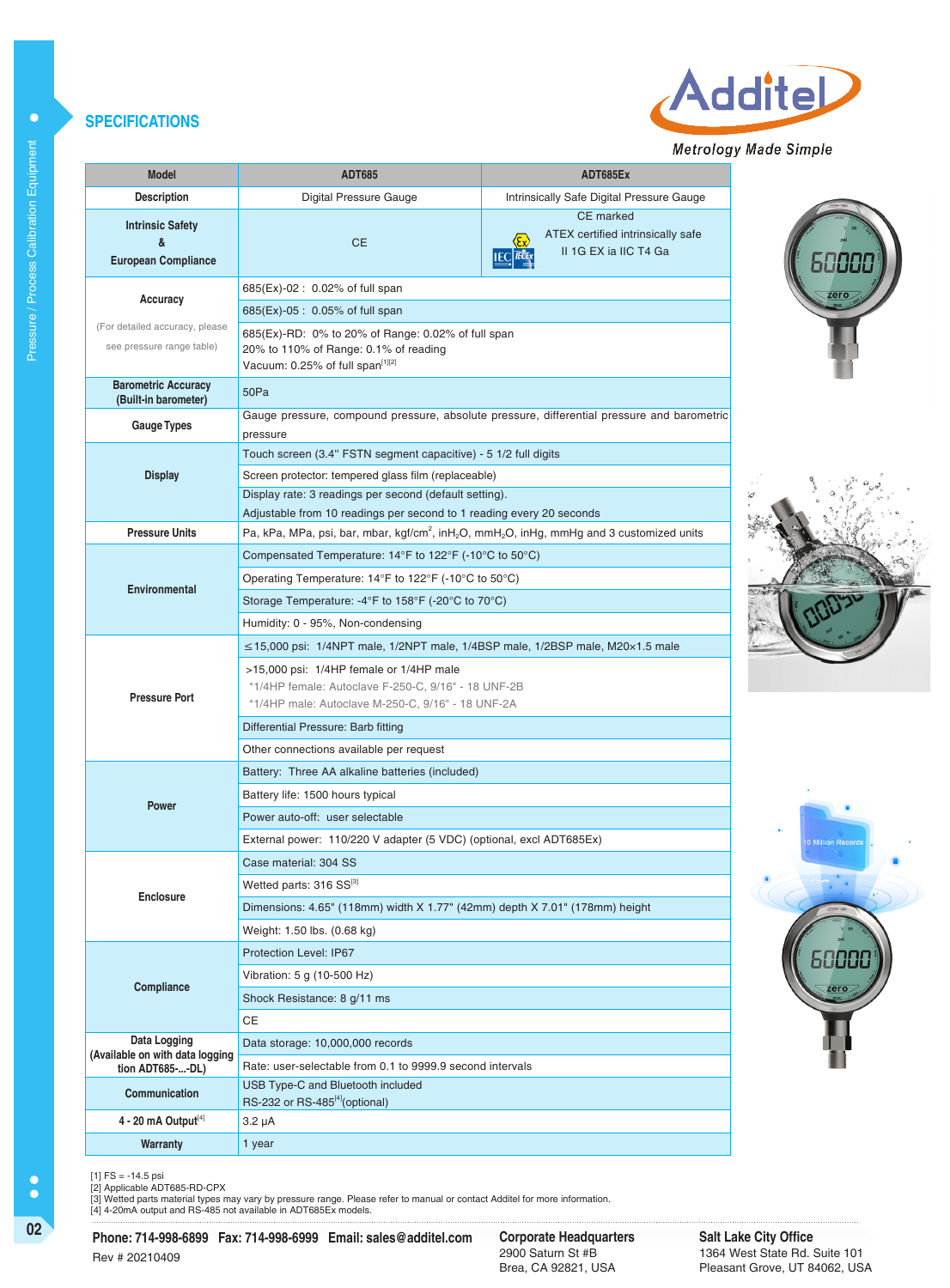

#### **PRESSURE RANGE**

 $\bullet$ 

| Gauge Pressure <sup>[1]</sup> |                |        |               |                   |     |              |  |
|-------------------------------|----------------|--------|---------------|-------------------|-----|--------------|--|
| P/N                           | Pressure Range |        | $Media^{[2]}$ | Accuracy          |     | <b>Burst</b> |  |
|                               | (psi)          | (bar)  |               | %FS               | %RD | Pressure     |  |
| V15                           | $-15$          | $-1.0$ | G             | 0.02(0.05)        | N/A | $3\times$    |  |
| GP <sub>2</sub>               | $\overline{c}$ | 0.16   | G, L          | 0.05              | N/A | 3x           |  |
| GP <sub>5</sub>               | 5              | 0.35   | G, L          | 0.05              | 0.1 | $3\times$    |  |
| <b>GP10</b>                   | 10             | 0.7    | $G, L^{[3]}$  | 0.02(0.05)        | 0.1 | 3x           |  |
| GP15                          | 15             | 1.0    | $G, L^{[3]}$  | 0.02(0.05)        | 0.1 | $3\times$    |  |
| <b>GP30</b>                   | 30             | 2.0    | $G, L^{[3]}$  | 0.02(0.05)        | 0.1 | $3\times$    |  |
| GP50                          | 50             | 3.5    | G, L          | 0.02(0.05)        | 0.1 | $3\times$    |  |
| GP100                         | 100            | 7.0    | G, L          | 0.02(0.05)        | 0.1 | 3x           |  |
| GP150                         | 150            | 10     | G, L          | 0.02(0.05)        | 0.1 | $3\times$    |  |
| GP300                         | 300            | 20     | G, L          | 0.02(0.05)        | 0.1 | $3\times$    |  |
| GP500                         | 500            | 35     | G, L          | 0.02(0.05)        | 0.1 | $3\times$    |  |
| GP600                         | 600            | 40     | G, L          | 0.1<br>0.02(0.05) |     | 3x           |  |
| GP1K                          | 1,000          | 70     | G, L          | 0.02(0.05)        | 0.1 | $3\times$    |  |
| GP1.5K                        | 1,500          | 100    | G, L          | 0.02(0.05)        | 0.1 | $3\times$    |  |
| GP2K                          | 2,000          | 140    | G, L          | 0.02(0.05)        | 0.1 | $3\times$    |  |
| GP3K                          | 3,000          | 200    | G, L          | 0.02(0.05)        | 0.1 | 3x           |  |
| GP5K                          | 5,000          | 350    | G, L          | 0.02(0.05)        | 0.1 | $3\times$    |  |
| GP10K                         | 10,000         | 700    | G, L          | 0.02(0.05)        | 0.1 | $3\times$    |  |
| GP15K                         | 15,000         | 1,000  | G, L          | 0.05(0.1)         | 0.1 | $1.5\times$  |  |
| GP20K                         | 20,000         | 1,400  | G, L          | 0.05(0.1)         | N/A | $1.5\times$  |  |
| GP25K                         | 25,000         | 1,600  | G, L          | 0.05(0.1)         | N/A | $1.5\times$  |  |
| GP30K                         | 30,000         | 2,000  | G, L          | 0.05(0.1)         | N/A | $1.5\times$  |  |
| GP36K                         | 36,000         | 2,500  | G, L          | 0.05(0.1)         | N/A | $1.5\times$  |  |
| GP40K                         | 40,000         | 2,800  | G, L          | 0.05(0.1)         | N/A | $1.35\times$ |  |
| GP50K                         | 50,000         | 3,500  | G, L          | 0.1(0.2)          | N/A | 1.2x         |  |
| GP60K                         | 60,000         | 4,200  | G, L          | 0.1(0.2)          | N/A | $1.1\times$  |  |

[1] Sealed gauge pressure for above 1,000 psi

[2] G=Gas, L=Liquid

[3] 0.02% FS for gas media only

#### **Barometric Pressure**

| <b>Daivilletile Literature</b> |                |         |       |          |              |  |
|--------------------------------|----------------|---------|-------|----------|--------------|--|
| P/N                            | Pressure Range |         | Media | Accuracy | <b>Burst</b> |  |
|                                | Low            | High    |       |          | Pressure     |  |
| <b>BP</b>                      | 60 kPa         | 110 kPa | G     | 40 Pa    | З×           |  |





Rev # 20210409

 $\bullet$ 

**03 Corporate Headquarters Corporate Headquarters Phone: 714-998-6899 Fax: 714-998-6999 Email: sales@additel.com Corporate Headquarters** 

2900 Saturn St #B Brea, CA 92821, USA **Salt Lake City Office** 1364 West State Rd. Suite 101 Pleasant Grove, UT 84062, USA